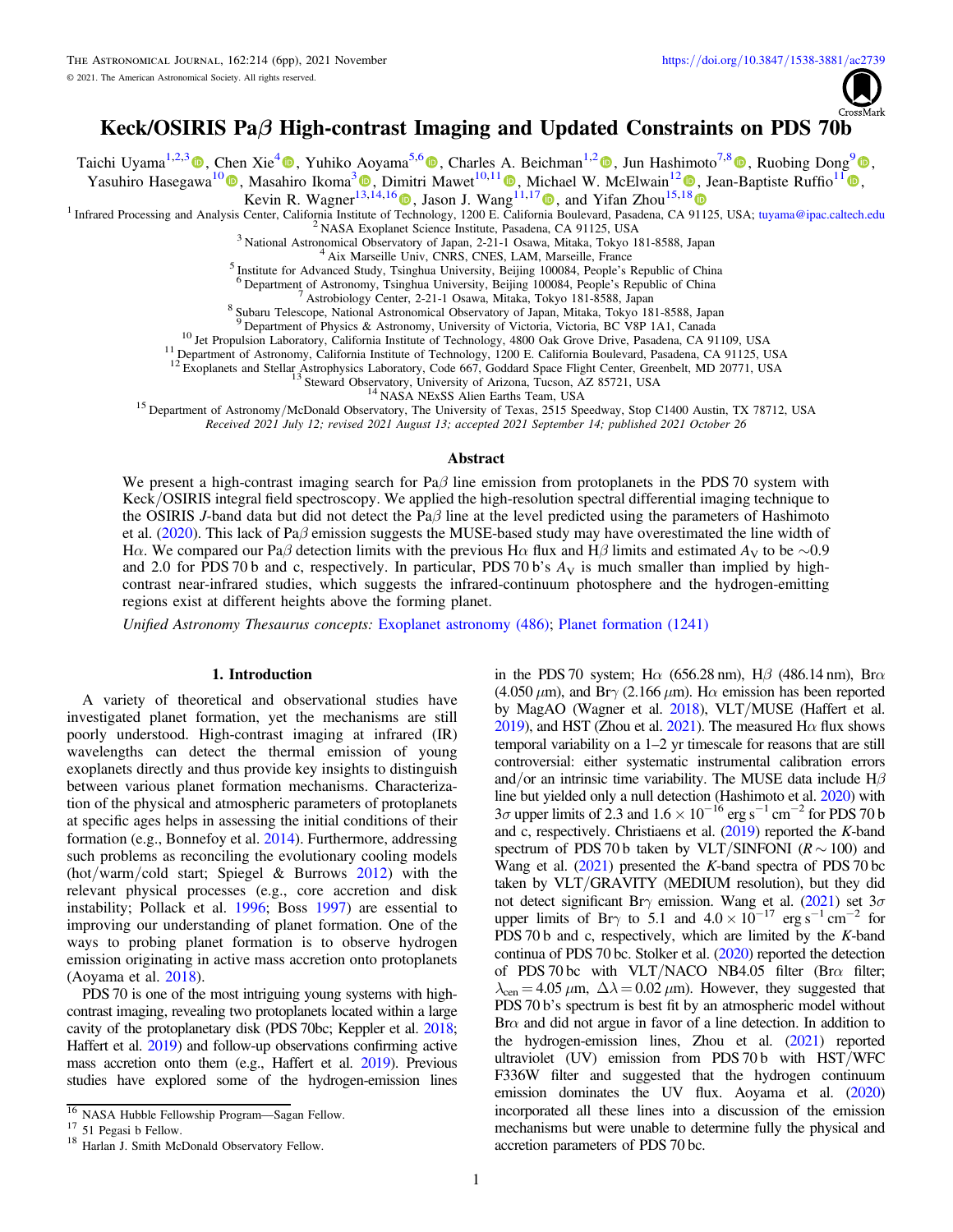<span id="page-1-0"></span>The Astronomical Journal, 162:214 (6pp), 2021 November Uyama et al.

Table 1 OSIRIS Observations using the Jn3 Filter with the Plate Scale of 20 mas

| Target        | $t_{\rm DIT} \times n_{\rm DIT}$ <sup>a</sup> | On-source Time<br>(s) |
|---------------|-----------------------------------------------|-----------------------|
| <b>PDS 70</b> | $40 \times 120$                               | $4800^{(b)}$          |
| HD 143956     | $20 \times 1$                                 | 20                    |
| HD 144609     | $2 \times 1$                                  |                       |

## Note.

 $t_{\text{DIT}}$  is the exposure time per image frame in the unit of seconds and  $n_{\text{DIT}}$  is the number of image frames.<sup>b</sup> The last eight frames were excluded in the analysis due to the inferior observing conditions, resulting in a practical total integration time of 3840 s.

Here we report on a search for the previously unobserved line of Pa $\beta$  (1.282  $\mu$ m) around PDS 70 which is one of the brightest emission lines relative to H $\alpha$ . We used Keck/OSIRIS midresolution integral field spectroscopy (IFS;  $R \sim 4000$ ) to further investigate the accretion mechanisms of PDS 70 bc. The observations and preliminary result of the postprocessing were originally reported in Uyama et al. ([2021](#page-5-0)). In this paper we present the updated results with a detailed analysis of the data following Xie et al. ([2020;](#page-5-0) see Sections 2 and [3](#page-2-0)). Section [4](#page-2-0) investigates constraints on the accreting parameters of PDS 70 bc by incorporating the OSIRIS results with the previous studies.

## 2. Data

### 2.1. Observations

We observed PDS 70 with Keck/OSIRIS in the Jn3-band on 2020 May 31 UT (PI: Charles Beichman) to search for a Pa $\beta$ emission line (1.282  $\mu$ m) from accretion onto the protoplanets. We used the OSIRIS IFS spatial sampling of  $0$ ." $02$  spaxel<sup>-1</sup> that covers a field of view of  $0''96 \times 1''28$ , where each spatial location has a spectrum from 1.275  $\mu$ m to 1.339  $\mu$ m (Jn3) with resolving power of ∼4000. The observations achieved a total exposure time of  $4800 s$  (120 s single exposure  $\times 40$  frames) under good seeing conditions  $(0.4 - 0.6)$ . The typical full width half maximum (FWHM) of the PDS 70's point-spread function (PSF) measured a diffraction-limited ∼60–70 mas, but the quality of the last sequence of the observations was poor because of high airmass  $(>2.2)$  and relatively bad seeing  $(\sim 0.\n$ "7). Hence we excluded the last eight frames from this analysis. By taking the ratio of the flux within a 3-by-3-spaxel aperture and within the entire field of view (FoV), we estimated the Strehl ratio to be 9.88% at Pa $\beta$ . Due to the relatively small FoV (0.796  $\times$  1.728), we may overestimate the Strehl ratio. The low Strehl ratio (typically <20%) can lead to flux loss and we took into account this effect in the data analysis. We also obtained unsaturated images of HD 143956 (spectral type: B9; Houk & Smith-Moore [1988](#page-5-0)) and HD 144609 (spectral type: K0; Houk & Smith-Moore [1988](#page-5-0)) for telluric correction and photometric reference, respectively. The details of the OSIRIS observations can be found in Table 5.

## 2.2. Data Reduction

We used the OSIRIS Data Reduction Pipeline (reduction type: astronomical reduction pipeline; Lyke et al. [2017](#page-5-0); Lockhart et al.  $2019$ ) with the corresponding rectification matrices<sup>19</sup> to extract the data cube and calibrated for dark subtraction, cosmic-ray removal, telluric correction, and wavelength solution. To search for faint companions with single emission lines, we need to first subtract the stellar light accurately. The preliminary data reduction presented in Uyama et al. ([2021](#page-5-0)) applied the PCA-based SDI reduction that was originally used for the MUSE data (Hashimoto et al. [2020](#page-5-0)). However, this reduction technique left some instrumental residuals due to sensitivity differences between the OSIRIS spaxels. We therefore applied an advanced high-resolution spectral differential imaging (HRSDI) technique to remove the stellar emission (see Haffert et al. [2019](#page-5-0) and Xie et al. [2020](#page-5-0) for the details). HRSDI is suitable for retrieving sharp emission lines while removing the stellar halo. However, before we applied the HRSDI to the final combined data set, some residual bad pixels were removed from each exposure that passed through the OSIRIS Data Reduction Pipeline. To remove the bad pixels, we first applied HRSDI on each exposure, aiming for reducing the influence of stellar emission in the next step. Next, we applied a sigma clipping algorithm on the dithered exposures to make a bad pixel mask for each exposure. Then all the exposures were centered on the flux peak and mean combined after the removal of bad pixels.

The process of HRSDI consists of two steps, removing the stellar emission and removing the uncalibrated instrumental effects. The stellar emission was subtracted from all normalized spaxels with the normalized reference spectrum that was obtained after the continuum normalization (Haffert et al. [2019](#page-5-0)). The uncalibrated instrumental residuals were removed using a principal component analysis (PCA) subtraction technique (Amara & Quanz [2012](#page-5-0); Soummer et al. [2012](#page-5-0)). For example, the instrumental residual in Uyama et al.  $(2021)$  $(2021)$  $(2021)$  can be removed with the first few PCA components. The number of PCA components to subtract was determined by maximizing the signal-to-noise ratio of injected fake planets at the location of PDS 70 b (see also Section 2.3).

### 2.3. Fake Planet Injection

To estimate the instrumental throughput, we performed the fake planet injection described in Xie et al. ([2020](#page-5-0)). The instrumental throughput includes the flux loss due to the low Strehl ratio (see Section 2.1) and that made by the PSF subtraction. Unless we specifically mentioned, both effects were corrected throughout the paper. The fake planet was created based on a planet spectrum and a stellar PSF. We used a single Gaussian line as the planet spectrum because our observations did not utilize angular differential imaging and thus did not achieve sufficient contrast to detect the continua of PDS 70 bc. We adopted the line-of-sight redshift of 25 km s<sup> $-1$ </sup> (Haffert et al.  $2019$ ) and a FWHM of 70 km s<sup>-1</sup> or 0.3 nm. The injected Gaussian line can be covered by two spectral channels. We measured the flux using the aperture photometry in spectral channels of 1281.75 nm and 1281.90 nm with a square aperture of 3-by-3 spaxels  $(60 \times 60 \text{ mas})$ . The noise was estimated at the same spatial location in the spectral direction after HRSDI, using 150 spectral channels (bandwidth: 22.5 nm) around Paβ. After obtaining a  $5\sigma$  detection, we estimated the flux loss caused by the PSF subtraction by comparing the injected and recovered flux. The flux losses caused by the PSF subtraction are  $28\%$  and  $14\%$  at the location of PDS 70 b and c, respectively.

<sup>19</sup> http://[tkserver.keck.hawaii.edu](http://tkserver.keck.hawaii.edu/osiris/)/osiris/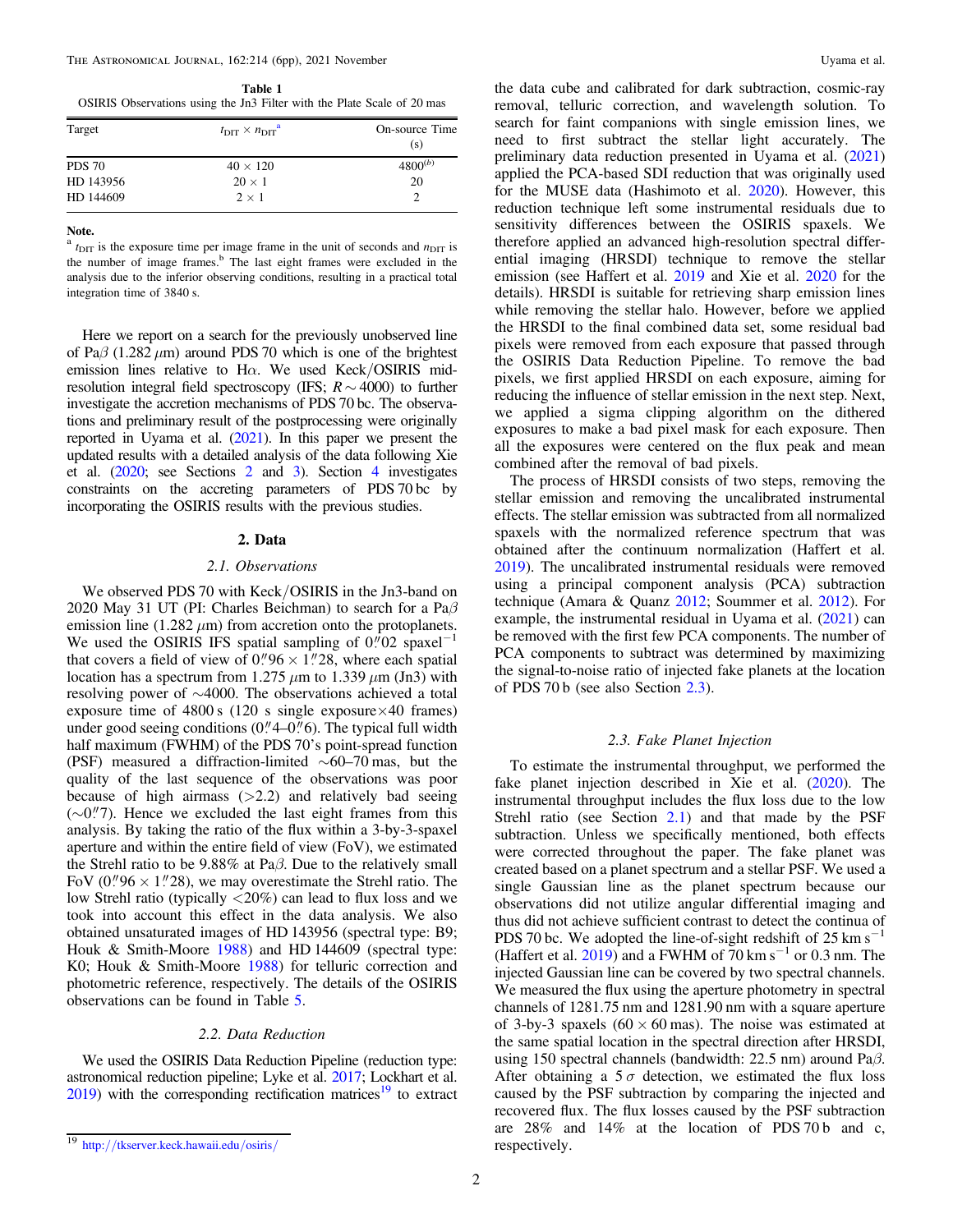<span id="page-2-0"></span>

Figure 1. The HRSDI-reduced Keck/OSIRIS data at wavelengths of 1281.75 and 1281.9 nm (combined image). The locations of PDS 70, PDS 70 b, and c are indicated by the star, plus, and cross symbols, respectively.

## 3. Results

After the postprocessing as mentioned in Section [2.2](#page-1-0) we did not detect Pa $\beta$  at the locations of PDS 70 b and c (see Figure 1). Figure 2 shows the residual spectra after the HRSDI reduction at the location of PDS 70bc. We then calculated the  $5\sigma$ detection limits<sup>20</sup> of  $1.4 \times 10^{-16}$  erg s<sup>-1</sup> cm<sup>-2</sup> and  $1.9 \times 10^{-16}$ erg s<sup> $-1$ </sup> cm<sup> $-2$ </sup> for PDS 70b and c, respectively. The correction of the flux loss caused by the PSF subtraction and the low Strehl ratio has been taken into account. Figure 3 shows the radial profiles for  $5\sigma$  detection limits at the two position angles of the two planets. We note that the PSF of OSIRIS is not circularly symmetric. Although PDS 70 c is further away from the star, the noise at the location of PDS 70 $c$  is higher, resulting in a higher detection limit.

Uyama et al.  $(2021)$  $(2021)$  $(2021)$  defined the noise as a standard deviation of a spectral channel at the location of PDS 70 b after the SDI reduction without taking into account the OSIRIS' spectral resolution and flux loss by the postprocessing. Their calculations also used the literature value of PDS 70 J-band flux  $(J = 9.553$  mag; Skrutskie et al. [2006](#page-5-0)) to convert the contrast limit into a flux detection limit, but the central star is variable due to its activity and potentially also veiling by the circumstellar disk. In this study we used a field star of HD 144609 ( $J = 5.459$  mag; Skrutskie et al. [2006](#page-5-0)) as a photometric reference and calculated a conversion factor from ADU to the apparent flux.

We also investigated the validity of the estimated limits by injecting fake sources. We used Aoyama & Ikoma ([2019](#page-5-0)) to convert the MUSE-based H $\alpha$  profiles into the Pa $\beta$  profiles



Figure 2. Spectra of the residuals after the HRSDI reduction at the locations of PDS 70 b and c. For display purposes, no throughput correction was made.



Figure 3. Radial profiles of  $5\sigma$  detection limits at two position angles. The predicted Pa $\beta$  fluxes of PDS 70 bc assuming the estimated parameters of Hashimoto et al. ([2020](#page-5-0)) are indicated by the red stars.

assuming the derived parameters of PDS 70 bc (the number density:  $n_0 = 3.8 \times 10^{12}$  cm<sup>-3</sup>, the gas velocity:  $v_0 = 144$ km s<sup>-1</sup>, and the extinction:  $A_{H_{\alpha}} = 2.4$  mag) in Hashimoto et al. ([2020](#page-5-0)). Our prediction for the Pa $\beta$  flux from PDS 70 b is comparable to the actual OSIRIS detection limit. Since we did not detect Pa $\beta$  emission our model may have overestimated the Pa $\beta$  flux. Alternatively, Hashimoto et al. ([2020](#page-5-0)) may have overestimated the 10% and 50% widths of the H $\alpha$  profiles and thus the parameters of  $n_0$  and/or  $v_0$ , possibly because MUSE does not have sufficient spectral resolution ( $R \sim 2500$ ). This latter interpretation can explain the difference between the mass measurements from the IR SED (e.g., Stolker et al. [2020](#page-5-0); Wang et al. [2020](#page-5-0)) and the hydrogen-emission lines (Hashimoto et al. [2020](#page-5-0)). The mass estimate in Hashimoto et al. ([2020](#page-5-0)) using the Aoyama & Ikoma ([2019](#page-5-0)) model is an upper limit on the dynamical mass of PDS 70 b.

# 4. Discussion

We use our detection limits of Pa $\beta$  to further constrain the physical parameters of PDS 70 bc with a theoretical model (Aoyama et al. [2018;](#page-5-0) Aoyama & Ikoma [2019](#page-5-0)). For a comparison

<sup>&</sup>lt;sup>20</sup> The 5 $\sigma$  detection limit is defined as the summation of the flux in the aperture on the residual image and five times of the corresponding noise. As mentioned in Section [2.3](#page-1-0), the estimated noise (without throughput correction) at the locations of PDS 70 b and c are  $2.5 \times 10^{-18}$  erg s<sup>-1</sup> cm<sup>-2</sup> and  $2.7 \times 10^{-18}$ erg s<sup> $-1$ </sup> cm<sup>-2</sup>, respectively. The residual fluxes at the locations of PDS 70 b and c are  $-2.7 \times 10^{-18}$  erg s<sup>-1</sup> cm<sup>-2</sup> and  $2.5 \times 10^{-18}$  erg s<sup>-1</sup> cm<sup>-2</sup>, respectively.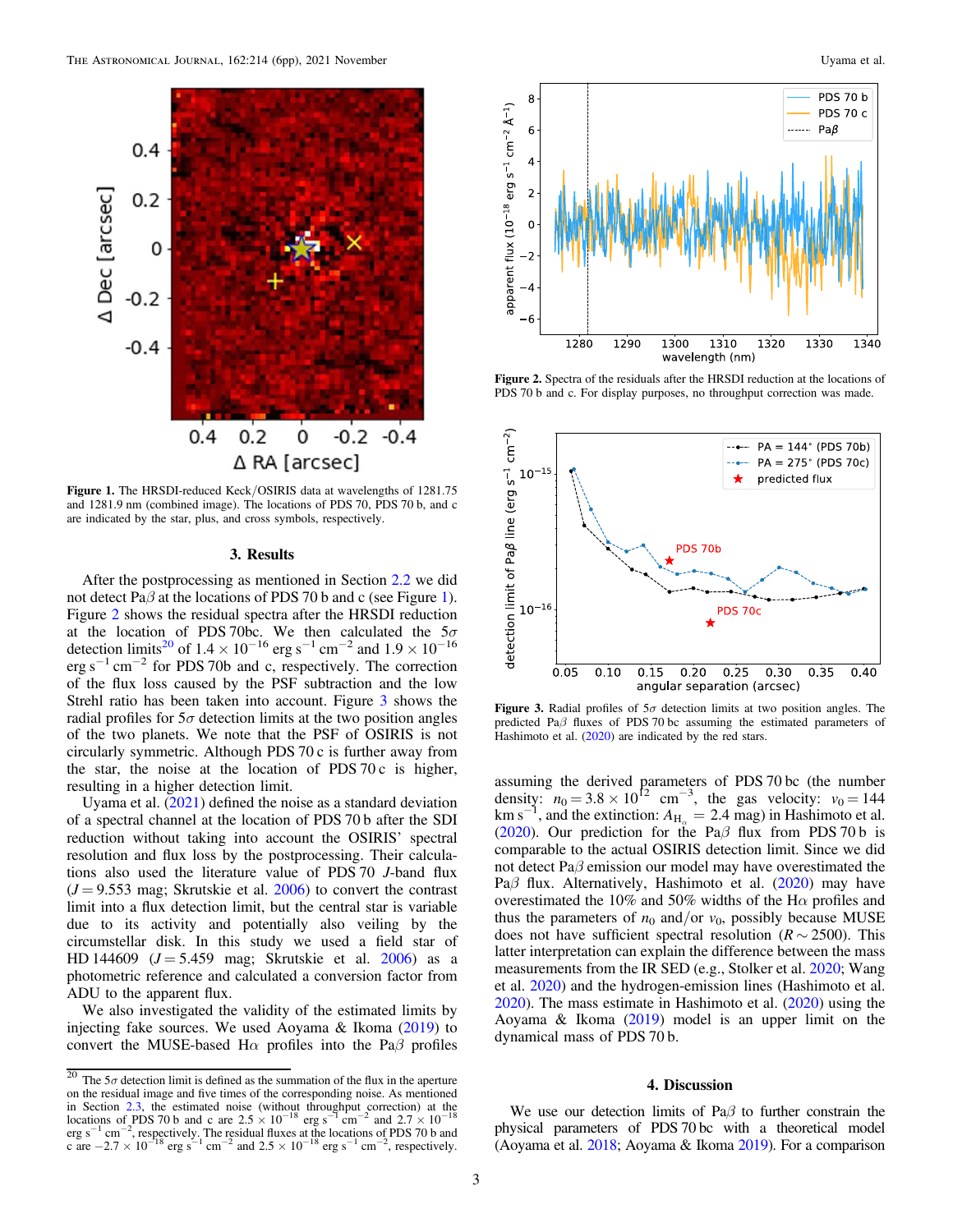<span id="page-3-0"></span>

Figure 4. Contours of the 3 $\sigma$  H $\beta$  detection limits (blue; Hashimoto et al. [2020](#page-5-0)) and the 3 $\sigma$  Pa $\beta$  detection limits (red; this work) in comparison with the MUSE-based H $\alpha$  flux of PDS 70 b (left) and PDS 70 c (right). The estimated  $n_0$  and  $v_0$  of PDS 70bc in Hashimoto et al. ([2020](#page-5-0)) are indicated as black crosses respectively. We take into account the extinction effect  $(A_V)$  and the wavelength dependency (see Equations (9) and (10) in Wang & Chen [2019](#page-5-0)). As H $\beta$  is bluer and Pa $\beta$  is redder than H $\alpha$ , using these detection limits enables us to set upper and lower limits for  $A_V$ , from which we estimate  $A_V$ .

with our Pa $\beta$  detection limits, we refer to: (1) the MUSE results (Hashimoto et al. [2020](#page-5-0)) which is most similar to the OSIRIS data rather than MagAO or HST because of the similarity of the data format and postprocessing techniques; and (2) the HST results (Zhou et al. [2021](#page-5-0)) that were obtained in 2020 May close to when we observed PDS 70 with OSIRIS, thereby mitigating any effects of the year-timescale intrinsic variability.

We assume magnetospheric accretion (filling factor of the hydrogen emission—the coverage fraction of the shock on the planetary surface:  $f_f \lesssim 0.1$ ) for the accretion mechanism of PDS 70 bc (e.g., Thanathibodee et al. [2019](#page-5-0)), from which we can set a lower limit in the  $(n_0, v_0)$  parameter space (see also Figure 3 in Hashimoto et al. [2020](#page-5-0) for the modeled  $H\alpha$  luminosity with different filling factor values). With this assumption,  $H\beta$  and Pa $\beta$ line strengths are expected to be close to the MUSE and OSIRIS detection limits, respectively. Detailed explanations about the relationship between filling factor, other accretion parameters, and hydrogen-emission luminosity are given in Aoyama et al. ([2020](#page-5-0)). If the filling factor is much larger than the above assumption we cannot simply compare the  $Pa\beta$  limits with the theoretical model. For example, when the shock comes from the circumplanetary disk surface flow rather than the magnetospheric accretion, the filling factor is a few tens of percent (Takasao et al. [2021](#page-5-0)).

# 4.1. Comparison between the OSIRIS and MUSE Results

Instrumental differences in the comparison of the visible and IR data should be small since the MUSE and OSIRIS IFSs have similar properties and the two data sets were treated in a similar fashion, using HRSDI to remove the stellar halo and searching for emission lines at small angular separations. We compare our Pa $\beta$  detection limits with the MUSE-based H $\alpha$  fluxes. However, we note that we have the uncertainty of time variability due to the difference of the epochs.

We used our  $3\sigma$  Pa $\beta$  detection limits (6.6 × 10<sup>-17</sup> erg s<sup>-1</sup> cm<sup>-2</sup> and  $1.3 \times 10^{-16}$  erg s<sup>-1</sup> cm<sup>-2</sup> for PDS 70 b and c, respectively)

and the MUSE-based H $\alpha$  fluxes and  $3\sigma$  H $\beta$  limits (Hashimoto et al. [2020](#page-5-0)) to constrain the PDS 70 bc's parameters. Combining the hydrogen-line data from these two AO-fed integral field units provides better constraints on the effects of extinction. The difference of extinction effect between  $H\beta/H\alpha$  and Pa $\beta/H\alpha$ ratios enables us to estimate the  $A_V$  value. Figure 4 shows the contours of line flux ratio as a function of  $n_0$  and  $v_0$ , with a variety of  $A_V$  values for PDS 70 b (left) and c (right), respectively. Although our final detection limit is higher than the preliminary result presented in Uyama et al. ([2021](#page-5-0)), the comparison between the Pa $\beta$  and H $\beta$  limits suggests that  $A_V$  for the line emitting region of PDS 70 b is consistent with  $\sim$ 0.9 (A<sub>Hα</sub>  $\sim$  0.69 mag assuming the extinction law in Wang & Chen [2019](#page-5-0)).

Our extinction estimates are lower than other estimates. Hashimoto et al. ([2020](#page-5-0)) attributed the failure of MUSE to detect H $\beta$  to large extinction ( $A_{H\alpha} > 2.0$  mag) but this may be due to the overestimation of  $(n_0, v_0)$  and due to the insufficient spectral resolution of MUSE as mentioned in Section [3](#page-2-0). Our derived  $A_V$  value is also inconsistent with the spectral energy distribution (SED)-fitting argument with the GRAVITY observations ( $A_V \sim 4$ –10 mag assuming ISM extinction and the best-fit extincted models; Wang et al. [2021](#page-5-0)) that used the shape of the continuum and the molecular-mapping argument from SINFONI observations ( $A_V \sim 16-17$  mag; Cugno et al. [2021](#page-5-0)), which used the depths of the lines. However, this discrepancy might suggest a vertical difference between the location of the photosphere responsible for the IR-continuum and the hydrogen-emitting regions. The evaporated materials at the shock can sublimate beneath the hydrogen-emitting regions to create an additional extinction source for the PDS 70 b's atmosphere. This assumption does not conflict with the physical assumption of Aoyama et al. ([2018](#page-5-0)). In that sense, IR-continuum observations and hydrogen-emission observations of protoplanets should be careful to identify each extinction effect independently. The large difference between  $(n_0, v_0)$  estimated in Hashimoto et al. ([2020](#page-5-0)), and the  $(n_0, v_0)$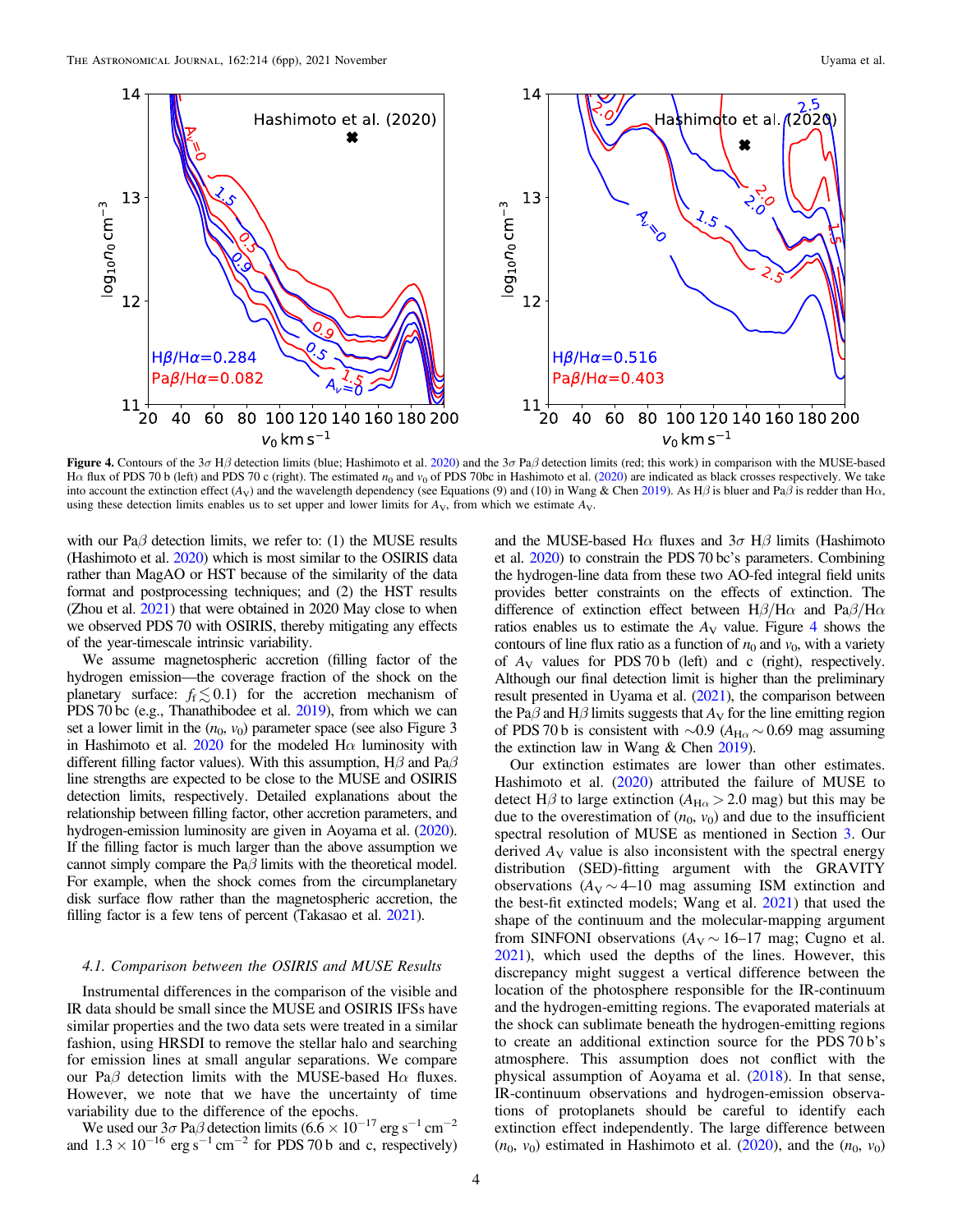contour with  $A_V = 0.9$  mag suggests that the filling factor may be larger than a lower limit of Hashimoto et al. ([2020](#page-5-0))  $(f_f \gtrsim 0.01)$  by about an order of magnitude. To test the hypothesis about the filling factor, observing the hydrogenemission line with higher spectral resolution is required. We note that the discussion in this section ignores the time variability as mentioned above. Section 4.2 takes into account the variability effect.

For the case of PDS 70 c, we could not explore as deep parameter space as PDS 70 b because the Pa $\beta$  detection limit is higher than that of PDS 70 b as mentioned in Section [3](#page-2-0) and the Hα flux is smaller (Haffert et al. [2019;](#page-5-0) Hashimoto et al. [2020](#page-5-0)). The comparison with the Pa $\beta$  and H $\beta$  detection limits suggests  $A_V \sim 2.0$  mag ( $A_{H<sub>0</sub>} \sim 1.5$  mag). Compared with Hashimoto et al. ([2020](#page-5-0)), who set a lower limit of  $A_{H\alpha}$  and  $f_f$  to 1.1 mag and  $\sim$ 0.003, respectively, our estimated  $A_V$  value is consistent with their argument. We note that this argument relies on the assumption that the H $\alpha$  profile of PDS 70 c was sufficiently resolved by MUSE. If  $n_0$  and  $v_0$  of PDS 70 c given in Hashimoto et al. ([2020](#page-5-0)) are overestimated as well as those of PDS 70 b, higher contrast levels at H $\beta$  and Pa $\beta$  are required to constrain these parameters. As mentioned above, PDS 70 c's photospheric continuum may also be extincted by additional material compared with the hydrogen-emitting regions. Resolving the H $\alpha$  line profile with higher resolution and/or deeper searches for H $\beta$  and Pa $\beta$  will improve the constraints on the accretion parameters of PDS 70 c.

# 4.2. Comparison between the OSIRIS and HST Results

As mentioned above, the OSIRIS and MUSE observations were not conducted in the same epoch and thus simply comparing these observational results leaves the uncertainty of the temporal variability. Zhou et al.  $(2021)$  $(2021)$  $(2021)$  monitored PDS 70 b's H $\alpha$  line with HST between 2020 February and 2020 July, which covers the OSIRIS observation on 2020 May 31 UT, and did not find larger variability in the line flux than 30% ( $\sim$ 2.4 $\sigma$ ). They also suggested the hydrogen-line emission was variable on a year timescale by incorporating MagAO and MUSE results obtained in 2018 (Wagner et al. [2018;](#page-5-0) Hashimoto et al. [2020](#page-5-0)). In this section we compare our Pa $\beta$  detection limit of PDS 70 b with the timeaveraged  $H\alpha$  flux estimated from the HST observations  $(1.62 \pm 0.23 \times 10^{-15} \text{ erg s}^{-1} \text{ cm}^{-2})$ ; Zhou et al. [2021](#page-5-0)). Although the HST data format and postprocessing technique are different from OSIRIS, we used injection testing to account for differences in instrumental parameters and data analysis techniques. Figure 5 shows the same contours of PDS 70 b as Figure [4](#page-3-0) assuming our Pa $\beta$  limit and the HST-based H $\alpha$  flux. Note that we do not include the H $\beta$  limits because the H $\beta$  observations were not conducted at the same epoch. The higher  $H\alpha$  flux value than the MUSE result helps us to explore a deeper parameter space. Assuming that the extinction effect is stable at  $A_V = 0.9$  mag, our 3 $\sigma$  detection limit can set an upper limit of v<sub>0</sub> at ~70 km s<sup>−1</sup>. Using Equation (3) in Hashimoto et al. ([2020](#page-5-0)), this upper limit corresponds to  $\sim$ 3–4  $M_{\text{Jup}}$  for the upper limit of PDS 70 b's mass and is consistent with the mass estimation by the IR high-contrast studies (e.g., Stolker et al. [2020;](#page-5-0) Wang et al. [2020](#page-5-0)). To better determine/constrain the (variable) accreting parameters simultaneous observations of H $\alpha$ , H $\beta$ , and Pa $\beta$  are more helpful.

Zhou et al.  $(2021)$  $(2021)$  $(2021)$  estimated the continuum flux at the wavelength  $\lambda = 336$  nm to be  $(1.4 \pm 0.3) \times 10^{-18}$  erg s<sup>-1</sup> cm<sup>-2</sup> Å<sup>-1</sup>. This wavelength is located in the hydrogen Balmer continuum. Using the model of Aoyama et al. ([2018](#page-5-0)), we can



Figure 5.  $3\sigma$  Pa $\beta$  detection limit (red) in comparison with the HST-based H $\alpha$ flux of PDS 70 b. The contours assume  $A_V = 0$ , 0.5, 1.0, and 1.5 (from top to bottom) and the same wavelength dependency as Figure [4.](#page-3-0)

estimate the fluxes of the hydrogen recombination continua from the shock-heated gas, as a byproduct of the hydrogen-line fluxes. The model prediction can reproduce both the continuum and  $H\alpha$ fluxes observed for PDS 70 b, with some parameter sets. However, our calculation with  $(v_0, n_0) = (144 \text{ km s}^{-1}, 3.8 \times 10^{12} \text{ cm}^{-3}),$ which is estimated in Hashimoto et al. ([2020](#page-5-0)), resulted in  $F_{\lambda,336}/F_{\text{H}\alpha} = 5.2 \times 10^{-3} \text{ Å}^{-1}$ , where  $F_{\lambda,336}$  is the flux per unit wavelength at  $\lambda = 336$  nm and  $F_{\text{HQ}}$  is the H $\alpha$  flux, while its observed value is  $(8.6 \pm 2.2) \times 10^{-4}$  Å<sup>-1</sup> when the flux in the F656N filter of HST represents the H $\alpha$  flux (Zhou et al. [2021](#page-5-0)). This comparison shows inconsistency with the results of Hashimoto et al. ([2020](#page-5-0)). This implies that the spectral profile given by MUSE can be overestimated, which is consistent with our interpretation about the null detection of Paβ in the OSIRIS observations. Note that the above estimate of  $(v_0, n_0)$  comes from the MUSE-based spectral profile. However, the continuum flux for higher values of  $v_0$  is less reliable due to a lack of coolants effective for hot gases in the Aoyama et al. ([2018](#page-5-0)) model. Also, a part of photosphere that is heated by the accretion should emit continuum (e.g., Hartmann et al. [2016](#page-5-0)). Further theoretical studies on planetary recombination continua are essential.

#### 5. Summary

We present high-contrast spectral imaging for the unexplored emission line of Pa $\beta$  from PDS 70 bc with Keck/ OSIRIS integral field spectroscopy. After removing stellar halo utilizing the same HRSDI technique that was applied to VLT/ MUSE observations, we did not detect Pa $\beta$  despite the predicted Pa $\beta$  flux of PDS 70 b from the estimated accretion parameters in Hashimoto et al. ([2020](#page-5-0)) being comparable to the detection limit of our data set. The null detection suggests that our model overestimated the Pa $\beta$  flux, probably because MUSE does not have sufficient spectral resolution and Hashimoto et al. ([2020](#page-5-0)) overestimated  $n_0$  and  $v_0$  from the H $\alpha$  profile.

We then compared our detection limits with previous  $H\alpha$ and  $H\beta$  observations to set further constraints on the accretion parameters. We adopted two  $H\alpha$  observations from MUSE and HST—comparing OSIRIS with MUSE can assume the smallest